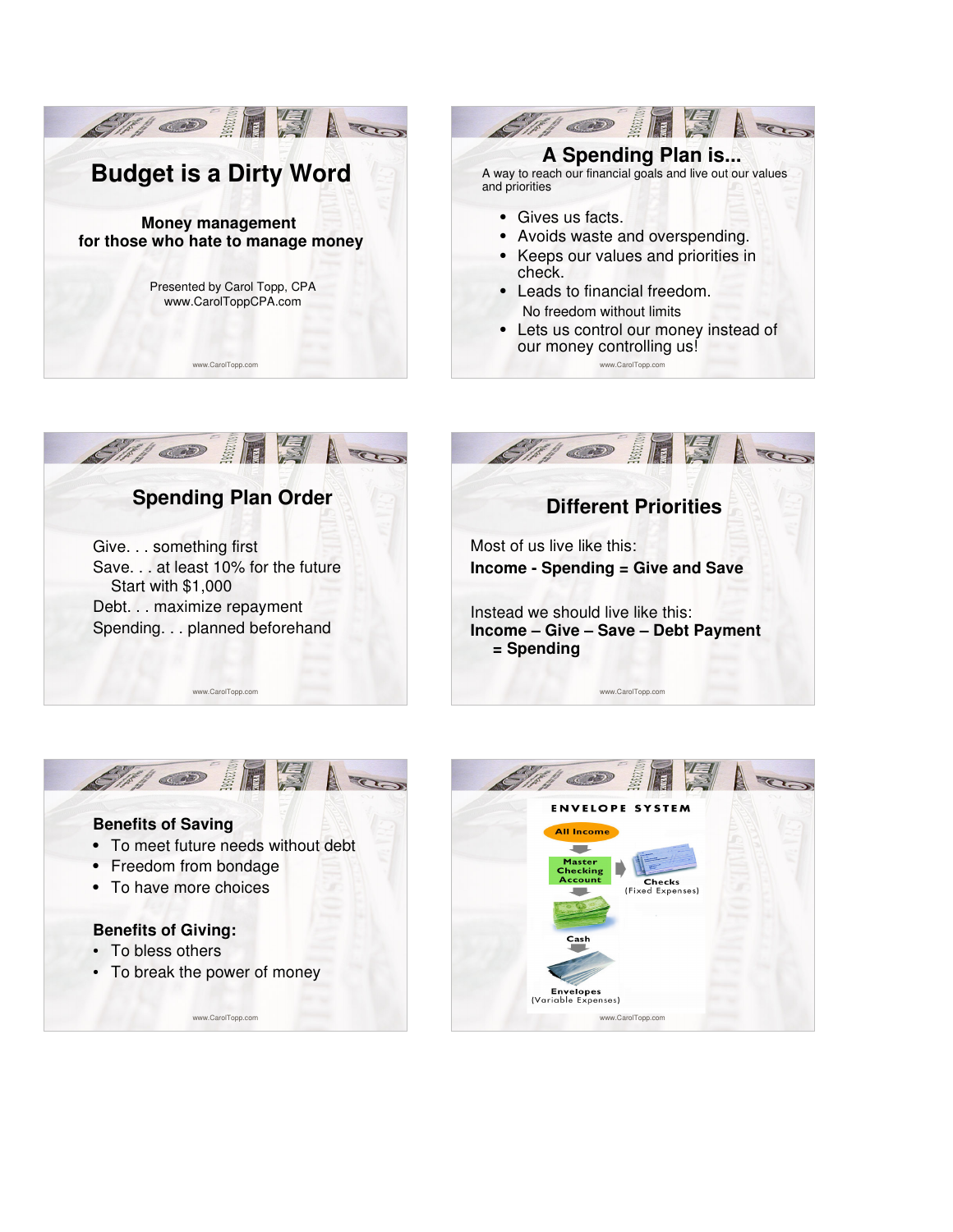







www.CarolTopp.com